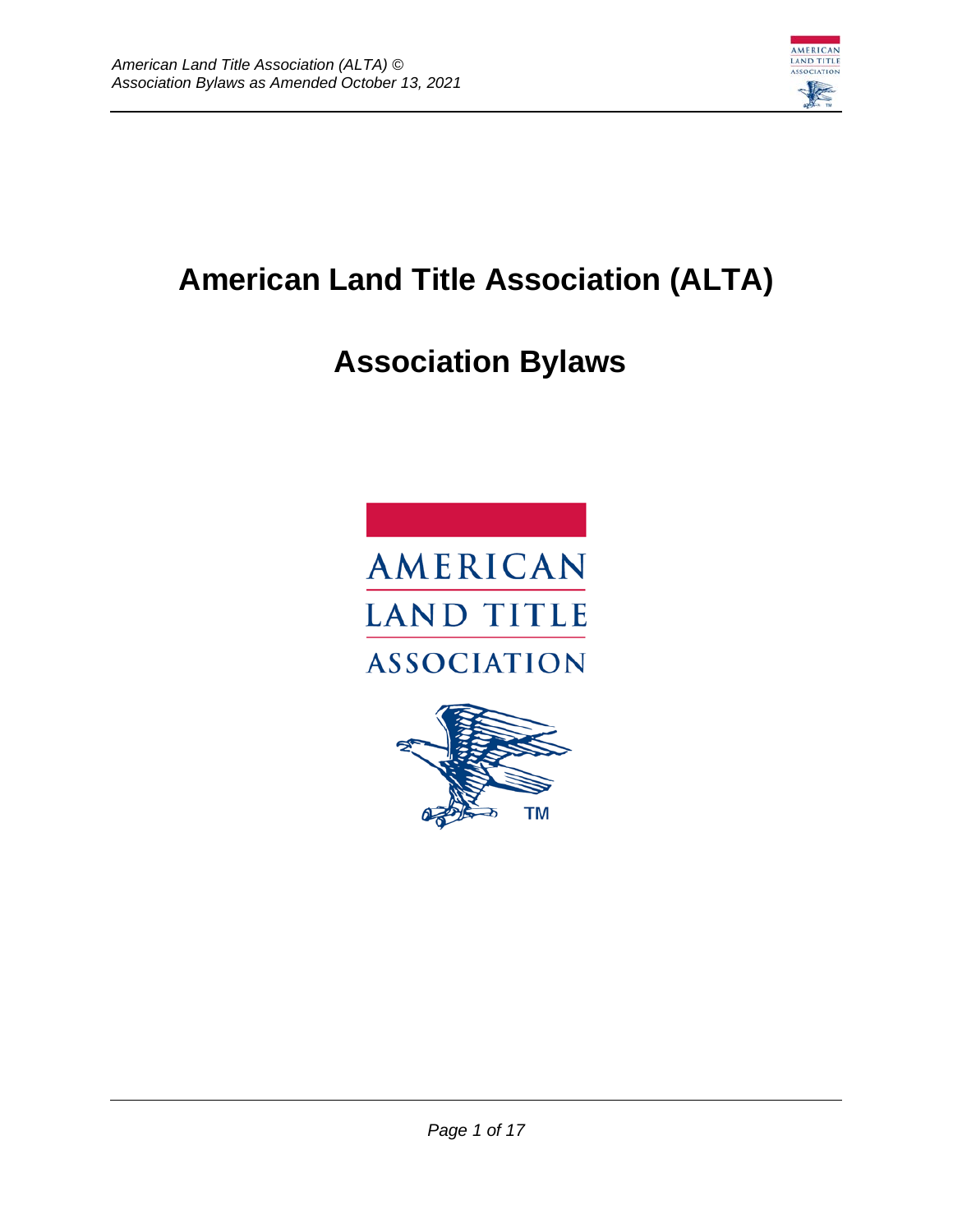

### **Contents**

| Article VII – Election or Appointment of Board of Governors, Officers, and Section Executive Committees 8 |  |
|-----------------------------------------------------------------------------------------------------------|--|
|                                                                                                           |  |
|                                                                                                           |  |
|                                                                                                           |  |
|                                                                                                           |  |
|                                                                                                           |  |
|                                                                                                           |  |
|                                                                                                           |  |
|                                                                                                           |  |
|                                                                                                           |  |
|                                                                                                           |  |
|                                                                                                           |  |
|                                                                                                           |  |
|                                                                                                           |  |
|                                                                                                           |  |
|                                                                                                           |  |
|                                                                                                           |  |
|                                                                                                           |  |
|                                                                                                           |  |
|                                                                                                           |  |
|                                                                                                           |  |
|                                                                                                           |  |
|                                                                                                           |  |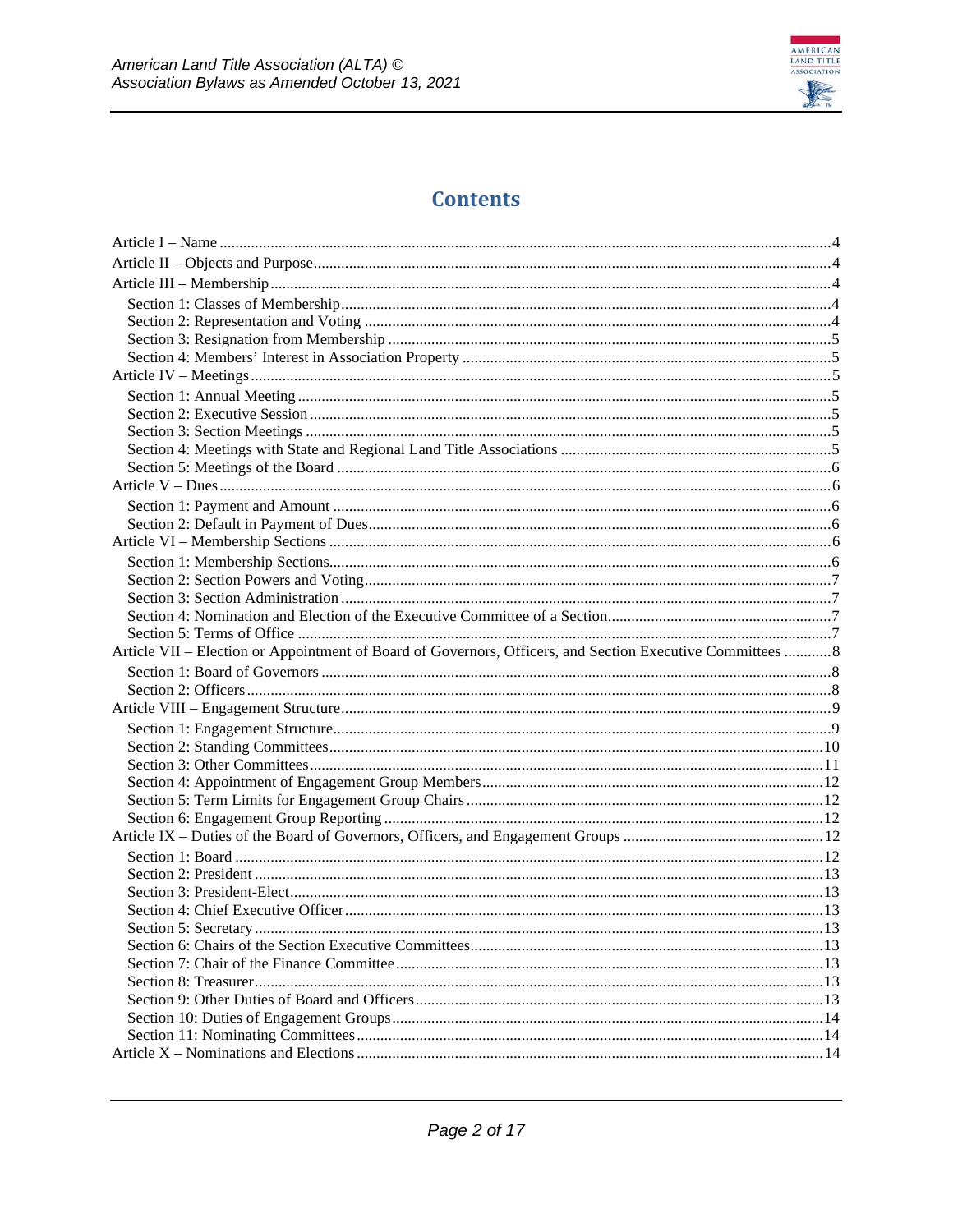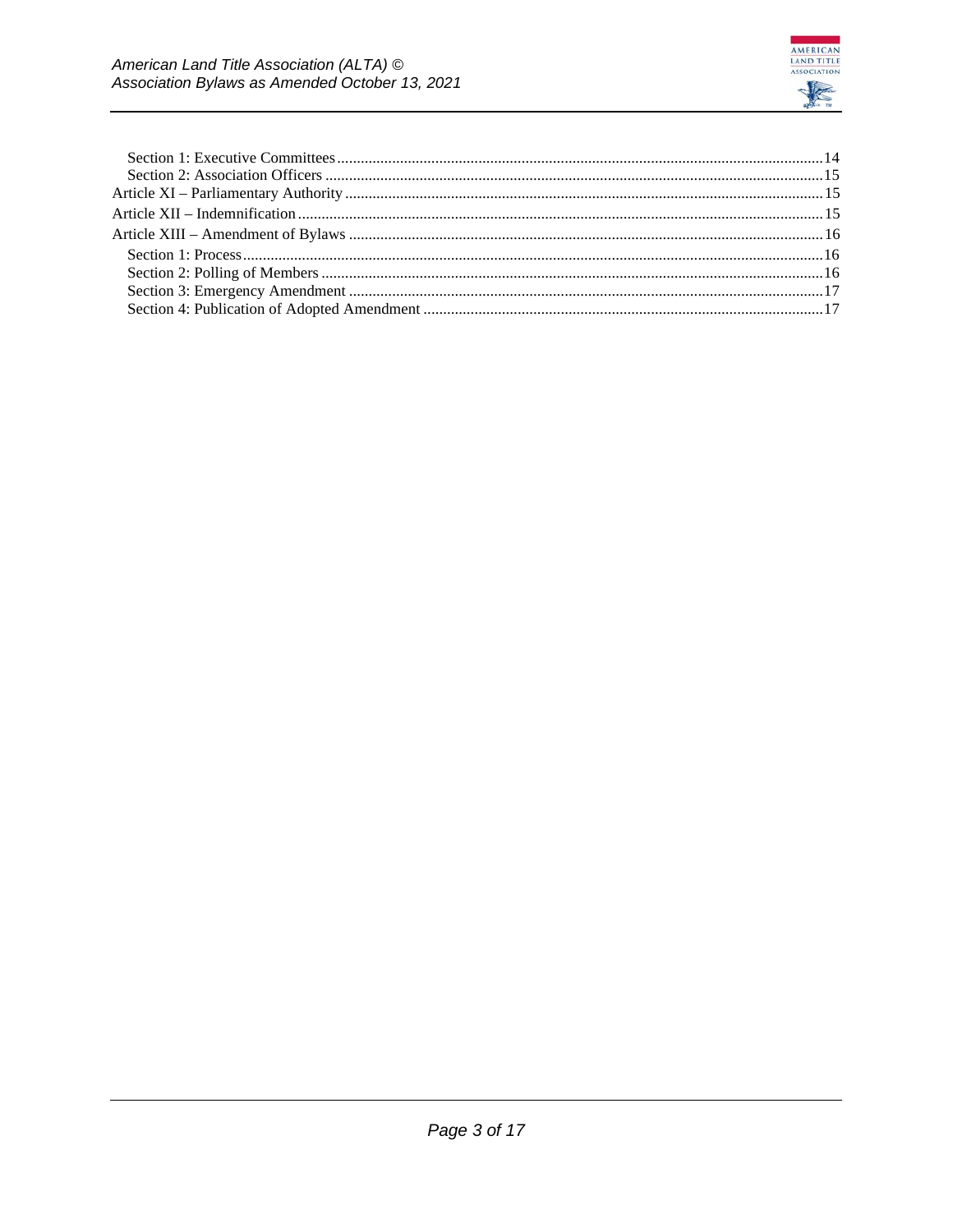

# <span id="page-3-0"></span>**Article I – Name**

The name of this association is the American Land Title Association (hereafter Association). Its principal place of business will be designated by the Board of Governors (hereafter Board).

# <span id="page-3-1"></span>**Article II – Objects and Purpose**

The objects and purposes of the Association are these:

- To promote the safe and efficient transfer of ownership of, and interest in, real property within the free enterprise system.
- To provide information and education to its members; to those who regulate, supervise, or enact legislation affecting the land title industry; and to consumers.
- To maintain liaison with users of the products and services provided by its members and with government.
- To maintain professional standards and ethics.
- To provide information and education and maintain liaison with related industry associations.
- To perform any other functions that may be incidental to fulfilling the objects and purposes set forth above.

### <span id="page-3-2"></span>**Article III – Membership**

### <span id="page-3-3"></span>*Section 1: Classes of Membership*

There are four classes of membership, designated as Active, Associate, Honorary, and Emeritus.

- a) Active Any sole proprietorship, partnership, limited liability company, corporation, or other business entity (hereinafter "Business Entity" or "Business Entities") primarily engaged in and legally qualified to engage in the business of land title evidencing or insuring as an abstracter, title insurance agent, or title insurance underwriter, and agreeing to be governed by the Bylaws of the Association, is eligible for Active membership in the Association.
- b) Associate Associate membership is limited to those not qualified for Active membership. Associate membership is available to any individual or Business Entity engaged in providing services related to the land title industry.
- c) Honorary The Board, upon nomination from the Nominating Committee, or on its own motion, may award Honorary membership to any person for the performance of distinguished and meritorious service to the Association or to the land title industry.
- d) Emeritus When an individual holding membership in the Association or an officer, partner, or employee of a member retires from active participation in the land title industry, then that individual is eligible to retain membership in the Association under the classification of Emeritus, provided, however, that the individual is not eligible for Active or Associate membership.

### <span id="page-3-4"></span>*Section 2: Representation and Voting*

Only Active members may vote on motions or actions before the Association or its Sections. Each Active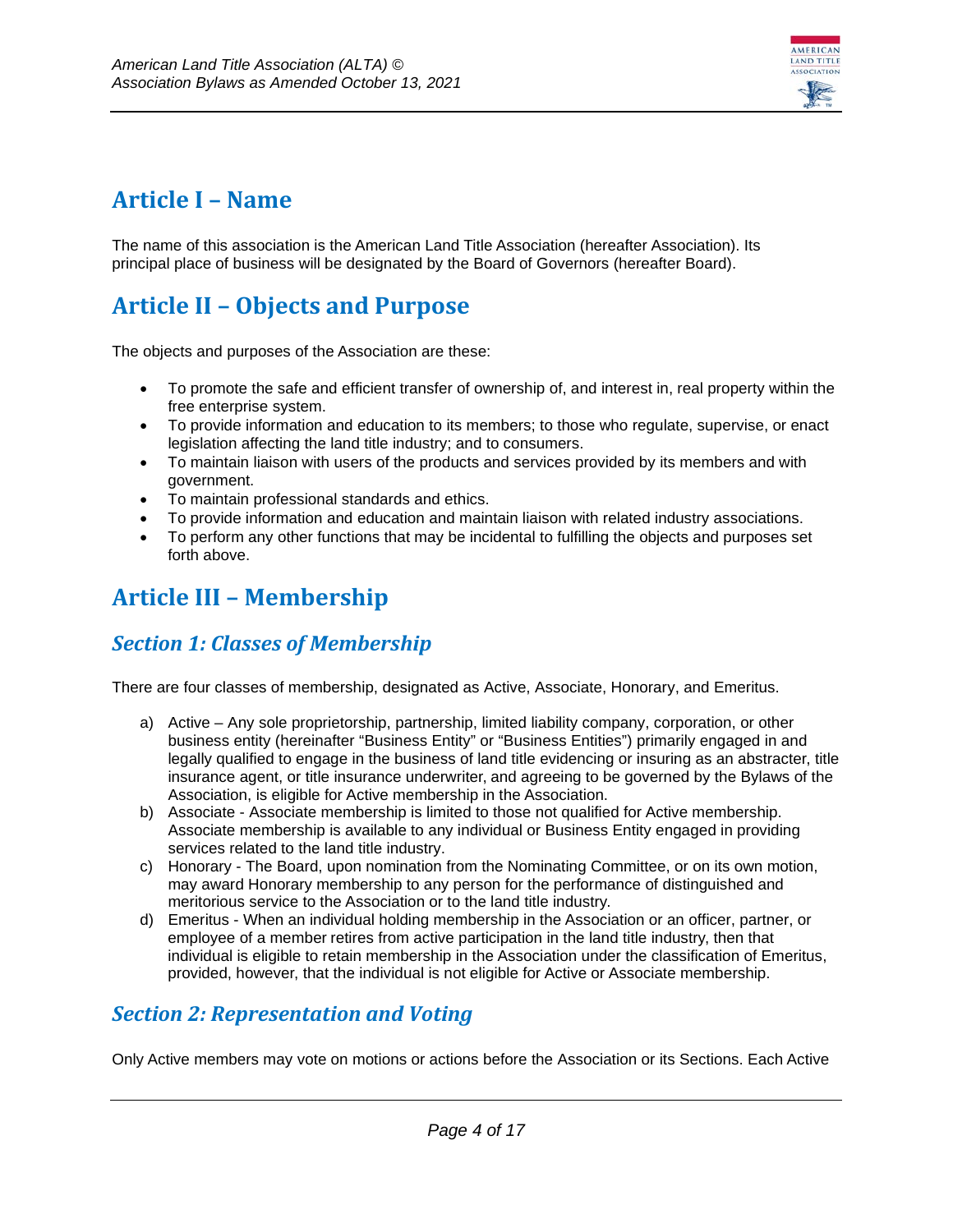

member has one vote. The vote of a Business Entity may only be cast by one authorized representative. No vote may be cast by proxy. Associate, Honorary, and Emeritus members, and delegates of state and regional land title associations may attend any meeting of the Association or its Sections, except executive sessions, and may participate in the deliberations and discussions but may not vote. Except as provided by Article VIII, Section 4, only Active members are eligible for elective office.

### <span id="page-4-0"></span>*Section 3: Resignation from Membership*

A member may resign from membership at any time. Resignation should be communicated directly to the Association and will be effective either immediately or on a later date designated by the member.

#### <span id="page-4-1"></span>*Section 4: Members' Interest in Association Property*

No member, by virtue of membership, has any right, title, or interest, either legal or equitable, in or to the property of the Association. In the event of dissolution, any assets of the Association remaining after payment of its obligations will be distributed to one or more regularly organized charitable, educational, scientific, or philanthropic organizations selected by the Board.

# <span id="page-4-2"></span>**Article IV – Meetings**

#### <span id="page-4-3"></span>*Section 1: Annual Meeting*

The Association shall hold an Annual Meeting at a time and place fixed by the Board. Members will be given six months prior notification of the time and place of an Annual Meeting. To the extent allowed by law, at the discretion of the Board, the Annual Meeting may be held using remote communication. The Association may hold such additional general membership meetings each year as the Board may deem necessary after 30 days' notice to the membership.

#### <span id="page-4-4"></span>*Section 2: Executive Session*

At each Annual Meeting there may be an executive session. Executive sessions, other than at the Annual Meeting, may be called by the Board and occur at a time and place established by the Board. Attendance at executive sessions is restricted to Active members of the Association or their personnel.

#### <span id="page-4-5"></span>*Section 3: Section Meetings*

Each Section of the Association shall meet in conjunction with the Annual Meeting and may meet at other times during the year.

#### <span id="page-4-6"></span>*Section 4: Meetings with State and Regional Land Title Associations*

The Officers of the Association may meet jointly with officers or delegates of state and regional land title associations at mutually agreed upon times or at the call of the President.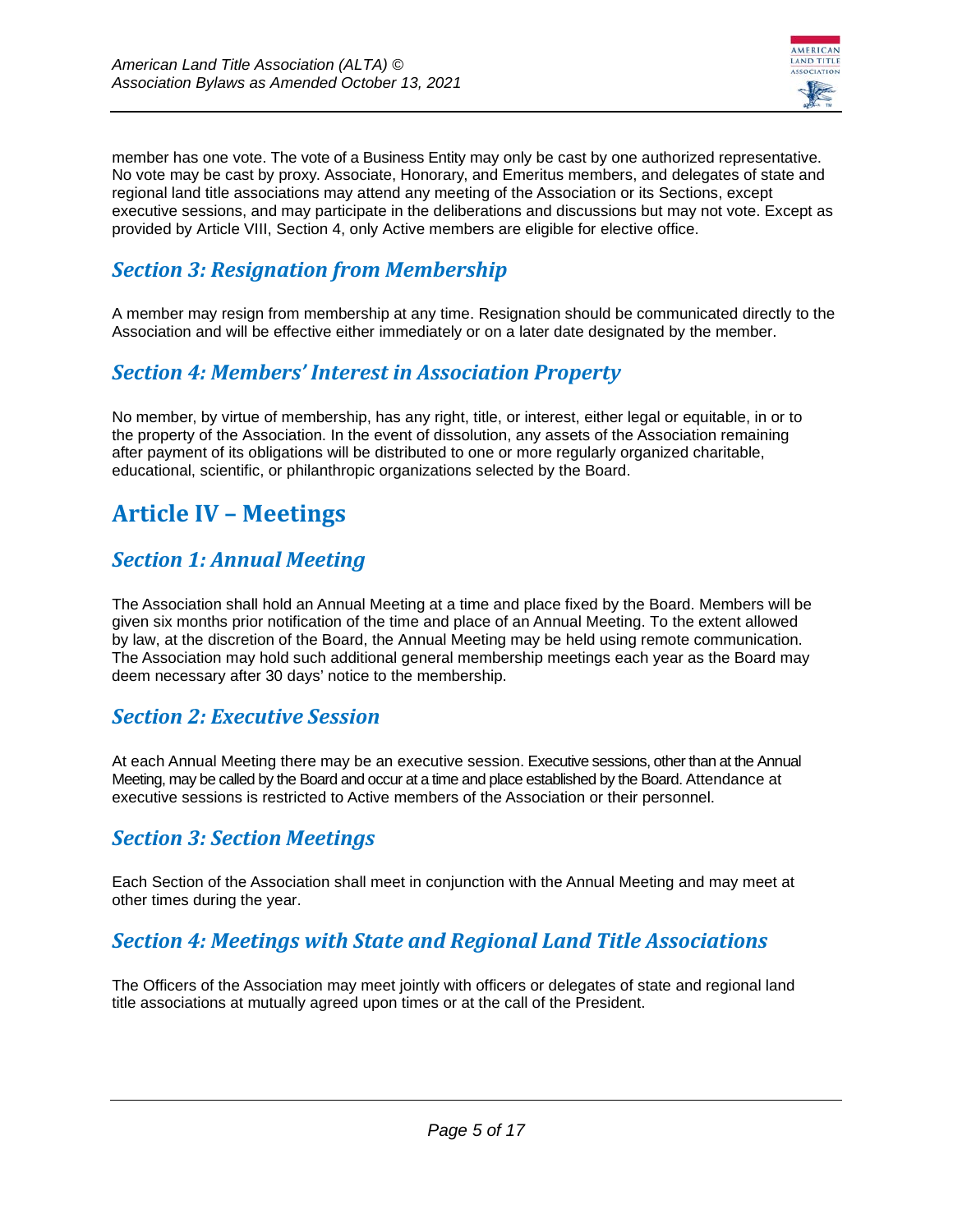

#### <span id="page-5-0"></span>*Section 5: Meetings of the Board*

- a) Regular Meetings: Regular Meetings of the Board shall be held during the Annual Meeting at a time and place designated by the President. Additional Regular Meetings during the year may be held at a date and time designated by the President.
- b) Special Meetings: Special Meetings of the Board may be called by the President, or by not less than three Board members, with at least a five-day advance notification stating the date, time, and purpose of the meeting. Special Meetings may be held by telephone, videoconference, or in person and actions may also be taken via electronic mail in conjunction therewith.
- c) Emergency Meetings: When a matter arises between Regular Meetings of the Board that, in the opinion of the President, requires prompt action, after an attempt is made to convene a Special Meeting and a quorum cannot be obtained, the President may call an Emergency Meeting of the President, President-Elect, Chair of the Title Insurance Underwriters Section and Chair of the Abstracters and Title Insurance Agents Section. No prior notification is required. Emergency Meetings may be held by telephone, videoconference, or in person and actions may also be taken via electronic mail in conjunction therewith. At an Emergency Meeting a quorum is three. An affirmative vote of three is necessary to move any action.
- d) No member of the Board may be represented by proxy at any meeting.

### <span id="page-5-1"></span>**Article V – Dues**

#### <span id="page-5-2"></span>*Section 1: Payment and Amount*

Each member shall pay annual dues in accordance with a schedule fixed by the Board. Retired Honorary members pay no dues, and they and their spouses receive a discount on meeting registration fees.

#### <span id="page-5-3"></span>*Section 2: Default in Payment of Dues*

The Association shall notify a member in default of payment of its dues that member benefits have been suspended. A member may be reinstated upon payment of its current year's dues.

### <span id="page-5-4"></span>**Article VI – Membership Sections**

#### <span id="page-5-5"></span>*Section 1: Membership Sections*

The following Sections of the Association are hereby established:

- a) Title Insurance Underwriters Section includes all Active members that are title insurers.
- b) Abstracters and Title Insurance Agents Section includes all Active members that are abstracters or title insurance agents. An affiliate of a title insurance underwriter that conducts business as an abstracter or a title insurance agent may be a member of this Section under a separate membership from its affiliated underwriter.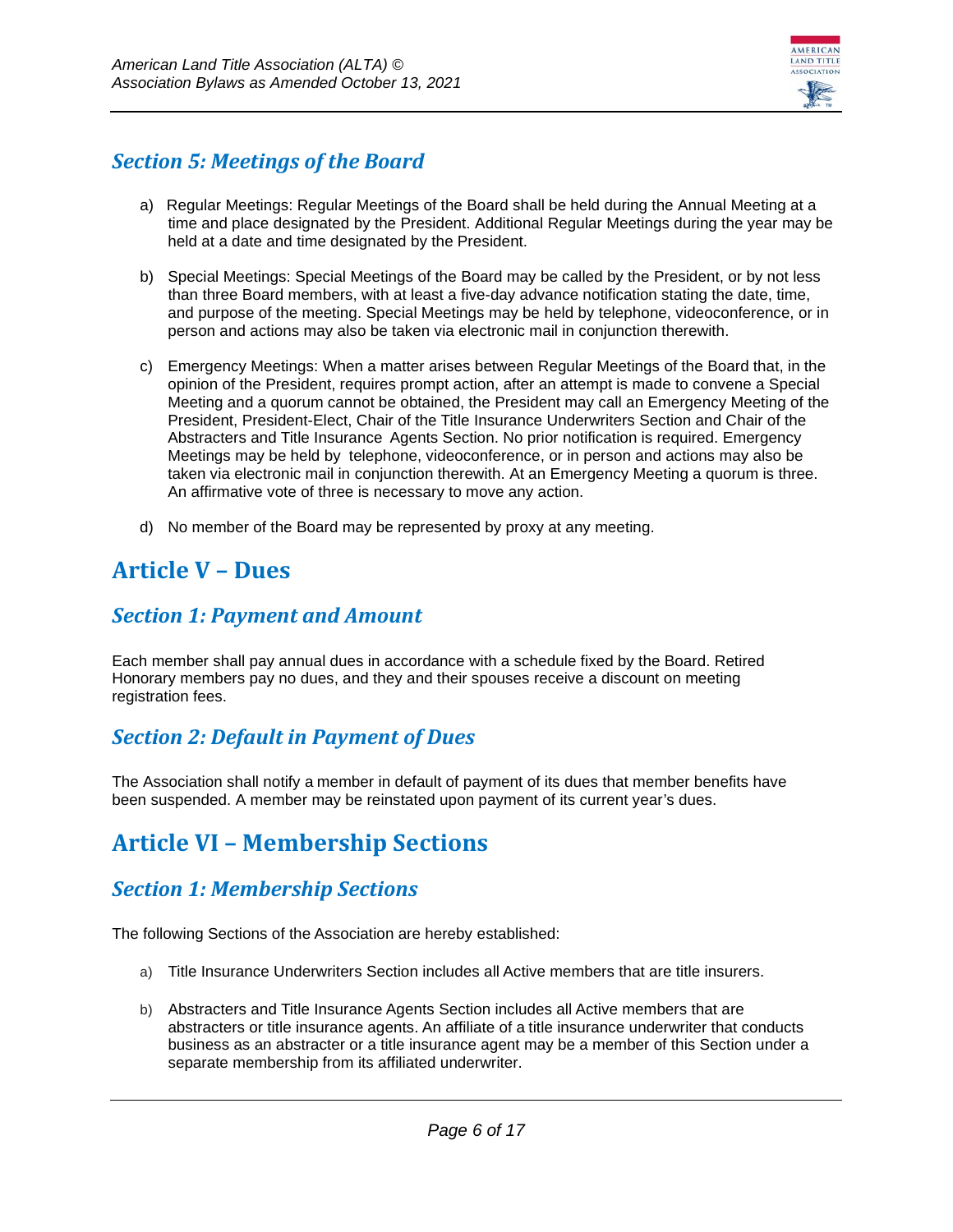

#### <span id="page-6-0"></span>*Section 2: Section Powers and Voting*

Each Section may adopt bylaws and conduct activities that are consistent with the Bylaws of the Association. Voting on Section matters will be conducted in the manner set forth in Article III Section 2.

#### <span id="page-6-1"></span>*Section 3: Section Administration*

- a) Administration of each Section is vested in an Executive Committee composed of a Chair, Vice Chair, Secretary, and seven other members, each of whom must be an Active member from that Section or an authorized representative of an Active member from that Section.
- b) Membership on the Abstracters and Title Insurance Agents Section Executive Committee is limited to individuals acting as an abstracter or title insurance agent, or principals or employees of an abstracter or title insurance agent which is not majority-owned by a title insurance underwriter. For purposes of this section, a title insurance agent is defined as a Business Entity which is party to an agency agreement with a title insurance underwriter or affiliate.
	- i. A principal or employee of a title insurance agent serving as a member of the Section Executive Committee when a title insurance underwriter obtains more than a fifty percent (50%) ownership interest in the title insurance agent will not be eligible to complete the term of office unless the change in ownership occurs in the third year of the term. If the change in ownership occurs during the first or second year of the individual's term of office, the member may complete the current year of the term.
	- ii. A principal or employee of a title insurance agent serving as President-Elect when a title insurance underwriter obtains more than a fifty percent (50%) ownership interest in the title insurance agent may complete the term as President-Elect, succeed to the office of President as provided in Article VII, Section 2(a), and serve as Past President, provided the individual continues to be active in land title evidencing or insuring.

#### <span id="page-6-2"></span>*Section 4: Nomination and Election of the Executive Committee of a Section*

Each Section shall have a Nominating Committee as described in Article VIII, Section 2(e)(i), and shall elect members of its Executive Committee in the manner prescribed in Article IX, Section 11(a).

#### <span id="page-6-3"></span>*Section 5: Terms of Office*

- a) The Chair of each Section serves a term of one year but may be renominated for an additional one-year term.
- b) The nine other members of the Executive Committee serve staggered three-year terms. Three members serve terms of one year, three members serve terms of two years, and three members serve terms of three years in order to provide continuity for the three-year staggered terms.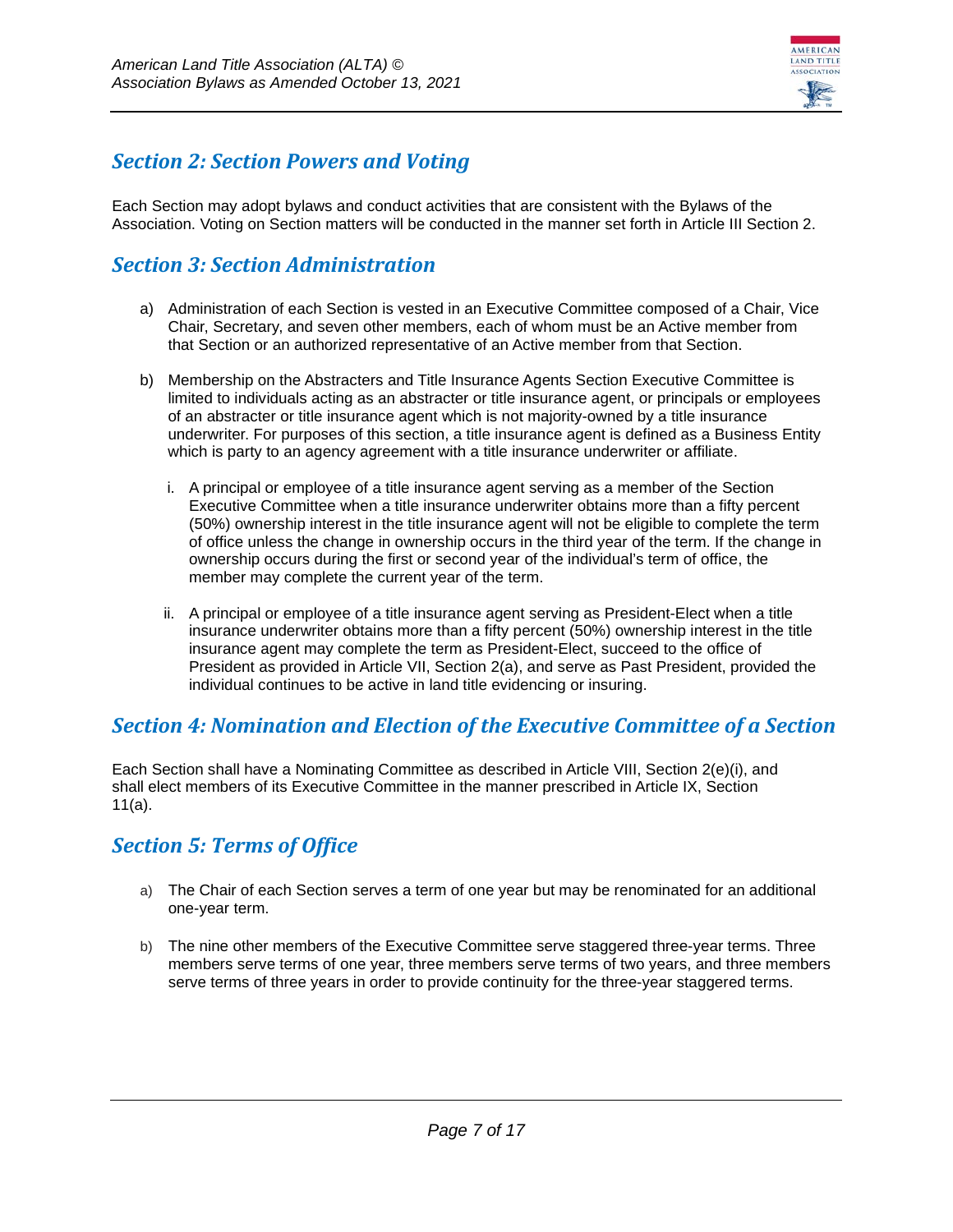

### <span id="page-7-0"></span>**Article VII – Election or Appointment of Board of Governors, Officers, and Section Executive Committees**

#### <span id="page-7-1"></span>*Section 1: Board of Governors*

The Board consists of eleven members: the President, President-Elect, Treasurer, Chair of the Finance Committee, Immediate Past President, Chair of each Section, and two members from each Section Executive Committee.

#### <span id="page-7-2"></span>*Section 2: Officers*

The Officers of the Association consist of President, President-Elect, Treasurer, Chair of the Finance Committee, Chair of the Abstracters and Title Insurance Agents Section, Chair of the Title Insurance Underwriters Section, Chief Executive Officer, Secretary, and other officers that the Board deems necessary.

- a) Election, Appointment, and Qualifications of Officers:
	- i. The President, President-Elect, Treasurer, and Chair of the Finance Committee must be Active members of the Association or members, employees, or officers of a partnership or other Business Entity that is an Active member of the Association.
	- ii. The President-Elect, Treasurer, and Chair of the Finance Committee will be elected in accordance with Article X, Section 2 for a one-year term commencing with the adjournment of the Annual Meeting, or, if there is no Annual Meeting or the Annual Meeting is terminated other than by adjournment, upon their election, and continuing until a successor is elected and assumes office. The Treasurer and the Chair of the Finance Committee may not serve more than three consecutive terms. The President-Elect will automatically succeed to the office of President and will serve as President for a one-year term commencing with the adjournment of the Annual Meeting or, if there is no Annual Meeting or the Annual Meeting is terminated other than by adjournment, until a successor is elected and assumes office.
	- iii. The Chair of the Abstracters and Title Insurance Agents Section and the Chair of the Title Insurance Underwriters Section will be elected in accordance with the provisions of Article IX, Section 11(a), of these Bylaws.
	- iv. The Chief Executive Officer, Secretary, and other officers that the Board deems necessary will be appointed annually by the Board.
- b) Vacancies:
	- i. If the office of President becomes vacant, the President-Elect will become President of the Association for the unexpired term, but this will not prevent the President-Elect from becoming President of the Association in accordance with Article VII, Section 2(a)(ii).
	- ii. If the office of President becomes vacant when the office of President-Elect is also vacant, the Board shall appoint a President for the remainder of the unexpired term.
	- iii. If the office of President-Elect becomes vacant, the Nominating Committee of the Association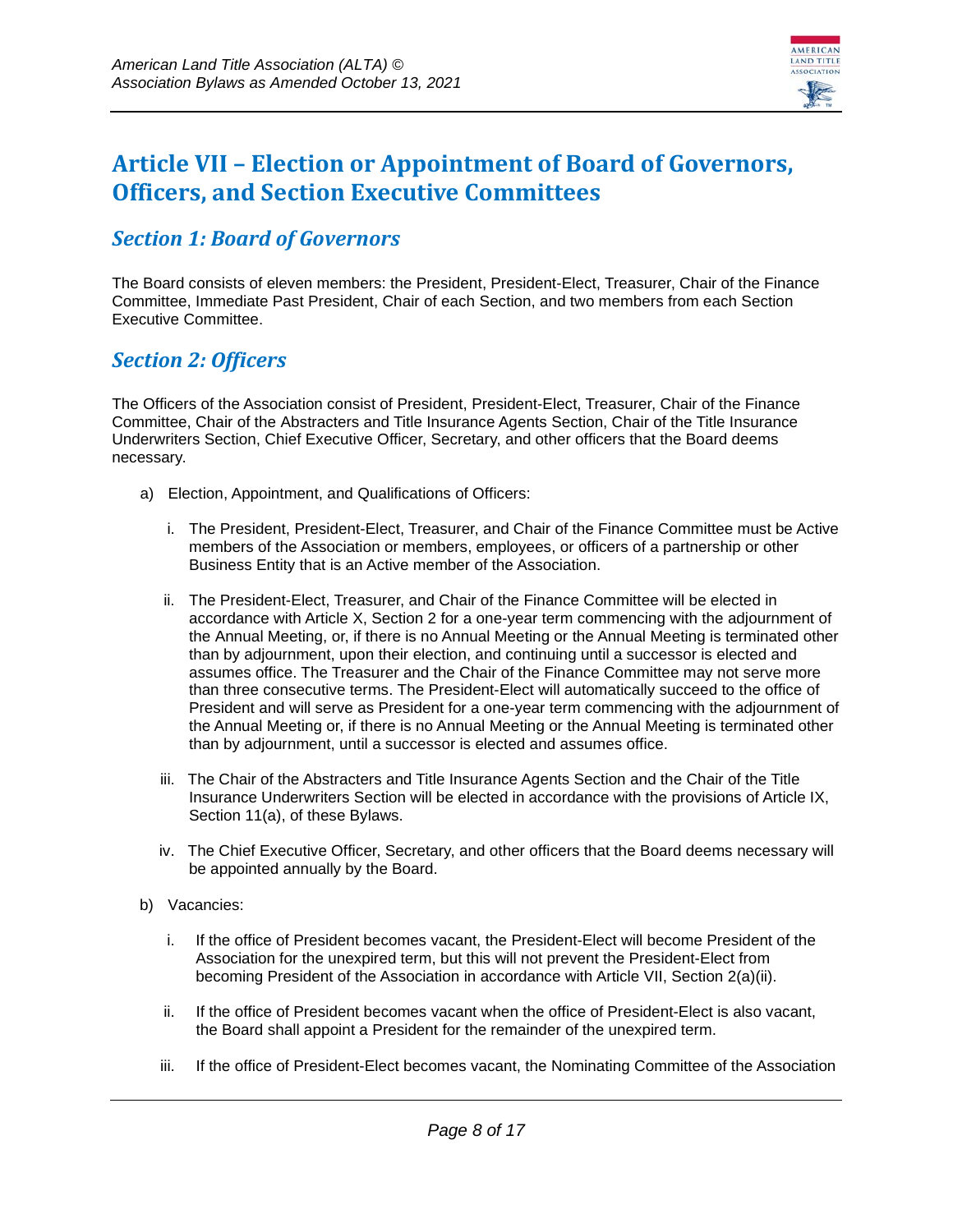

shall submit to the Board a candidate from among the members of the Section Executive Committee, or the Officers of the Association, in either case from the same Section of membership, to fill the unexpired term of the office. If the Board accepts the nominee by a majority vote, the nominee serves as President-Elect for the remainder of the unexpired term. The nominee automatically succeeds to the office of President. If the Board rejects a nominee, the Nominating Committee shall submit to the Board another nominee from among the members of the Section Executive Committee, or the Officers of the Association, in either case from the same Section of membership, until the Board accepts a nominee. If the accepted nominee is a Chair of a Section, the vacated Chair will be filled upon recommendation of the Section Nominating Committee, approved by a majority vote of the Section Executive Committee.

- iv. If the office of Treasurer, Chair of the Finance Committee, Chief Executive Officer, Secretary, or an office created by the Board becomes vacant or a vacancy occurs in the membership of the Board, the Board shall appoint a successor to serve for the remainder of the unexpired term.
- v. If a vacancy occurs on one of the Section Executive Committees, the Section Nominating Committee shall submit to the Executive Committee of the Section a candidate to serve for the remainder of the unexpired term. If the Section Executive Committee accepts the nominee by a majority vote, the nominee serves for the remainder of the unexpired term. If the Section Executive Committee rejects a nominee, the Section Nominating Committee shall submit to the Section Executive Committee another nominee from among the members of the Section until the Section Executive Committee accepts a nominee.

### <span id="page-8-0"></span>**Article VIII – Engagement Structure**

#### <span id="page-8-1"></span>*Section 1: Engagement Structure*

The Board may structure the work of the Association through such committees, groups, and communities ("Engagement Groups") as the Board deems necessary.

- a) The Board or President is authorized and empowered:
	- i. to create any Engagement Group not provided for or specified in these Bylaws,
	- ii. to designate whether the Engagement Group is a Standing Committee,
	- iii. to specify its functions and powers,
	- iv. to determine and change the number of its members and their terms, and
	- v. to abolish the Engagement Group or terminate a member's term.
- b) Unless otherwise provided in a resolution creating or designating an Engagement Group, the term of membership on Engagement Groups created or designated by the Board ends with the adjournment of the Annual Meeting following the member's appointment or, if there is no Annual Meeting or the Annual Meeting is terminated other than by adjournment, with the election of Officers of the Association, but members of such Engagement Groups whose terms have expired continue to serve until the membership of the Engagement Group has been appointed.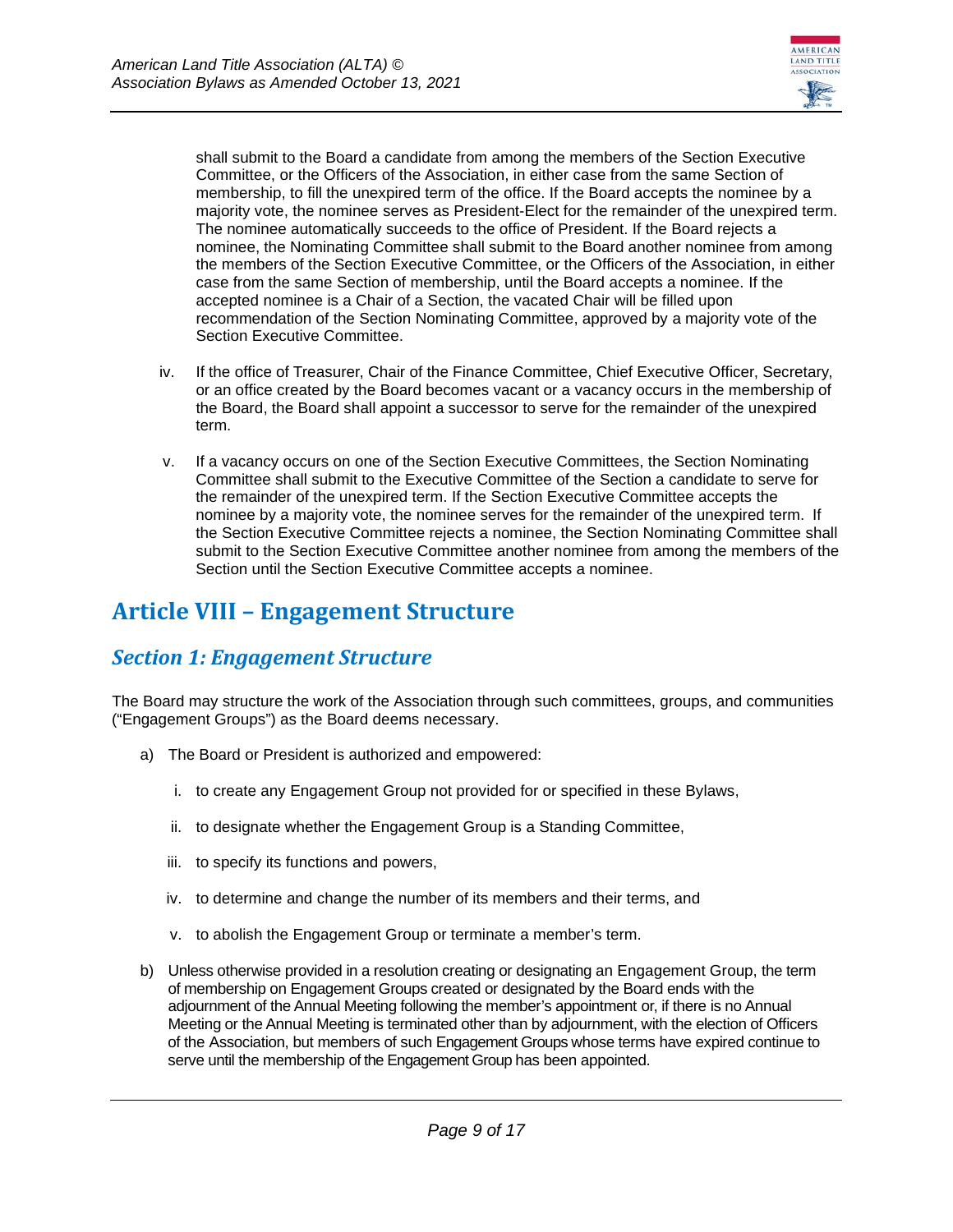

#### <span id="page-9-0"></span>*Section 2: Standing Committees*

The Standing Committees of the Association are ALTA Registry, Association Audit, Bylaws, Education, Finance, Government Affairs, Investment, Membership, National Title Professional (NTP) Council, Nominating, Planning, Title Action Network (TAN), Title Industry Political Action Committee (TIPAC), and Title Insurance Forms.

Except as specifically provided below, the President shall appoint and determine the composition and number of members of Standing Committees, including a Chair whose role will be to serve as the leader of the Committee and be the tie-breaking vote when needed. The term of membership ends with the adjournment of the Annual Meeting following the member's appointment or, if there is no Annual Meeting or the Annual Meeting is terminated other than by adjournment, with the election of officers of the Association, but members of the Standing Committees whose terms have expired continue to serve until the membership of the Committee has been appointed.

- a) The ASSOCIATION AUDIT COMMITTEE is composed of the President, President-Elect, Chair of the Finance Committee, and the Treasurer, who serves as the Chair.
- b) The FINANCE COMMITTEE is composed of a Chair, elected as provided in Article X, Section 2, the President, President-Elect, and Treasurer.
- c) The GOVERNMENT AFFAIRS COMMITTEE is composed of the President, the President-Elect, a chair, and other members. The Steering Committee of the Government Affairs Committee consists of the President, President-Elect, and Chair.
- d) The INVESTMENT COMMITTEE is composed of the President, President-Elect, Treasurer, the Chair of the Finance Committee, who serves as the Chair, and others as may be appointed by the President.
- e) The NOMINATING COMMITTEES consist of a Nominating Committee of each Section and the Nominating Committee of the Association.
	- i. The Nominating Committee of the Section of the Immediate Past President is composed of four members, being the President-Elect of the Association and the three most recent Past Presidents who are active in land title evidencing or insuring. The other Section Nominating Committee is composed of three members, being the President of the Association and the two most recent Past Presidents who are active in land title evidencing or insuring. The Past President with the longest tenure on the Committee will serve as Chair. If the requisite number of Past Presidents are not available from a Section, the Section Chair shall fill the vacancy or vacancies from the Section membership. If no Past President is available, the Section Chair shall appoint a Chair from the Section membership.
	- ii. The Nominating Committee of the Association is composed of the two Sections' Nominating Committees. The Chair of the Nominating Committee of the Section of the Immediate Past President serves as Chair. If no Past President is available, the President shall appoint an Active member or one of the personnel of an Active member as Chair.
- f) The PLANNING COMMITTEE is composed of the President-Elect, Immediate Past President, Chair of each Section, and Chair of the Finance Committee. The President-Elect serves as Chair of the Committee.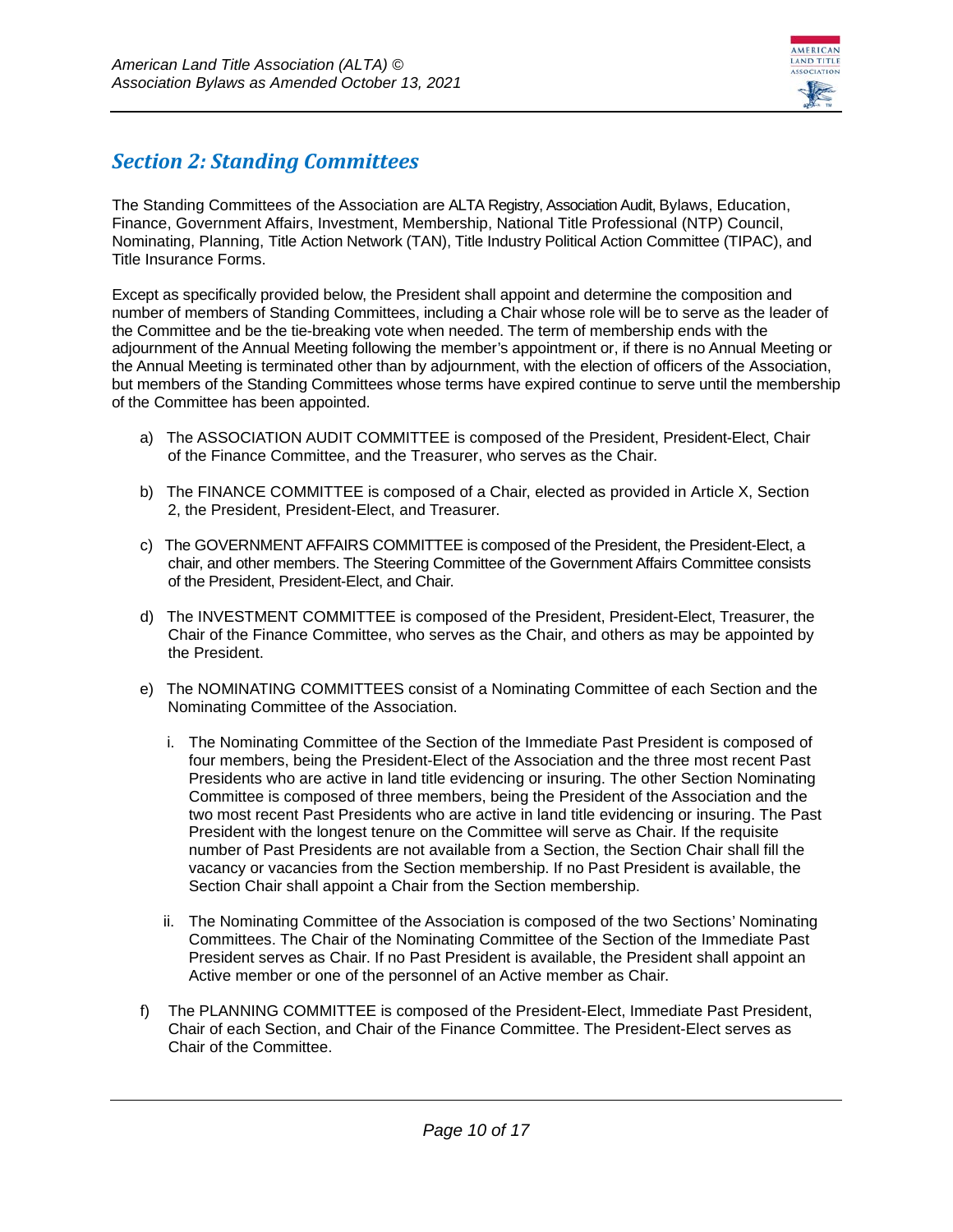

g) The TITLE INSURANCE FORMS COMMITTEE is composed of a Chair and as many additional voting members with appropriate qualifications and experience as may be necessary to do the work of the Committee with the goal of achieving consensus whenever possible. In addition to voting members, non-voting advisory members may also be appointed. Every effort shall be made to assure representation for any interested ALTA member company from the Title Insurance Underwriters Section and the President may consult with the Chair of the Title Insurance Underwriters Section Executive Committee to determine composition and voting membership. A member, whose term has expired, may be reappointed. One of the members will be appointed Chair for a term of one year and may be reappointed as Chair.

#### <span id="page-10-0"></span>*Section 3: Other Committees*

- a) The Board is authorized and empowered:
	- i. to create Committees, not provided for or specified in these Bylaws, that it deems necessary to carry out the orderly functions of the Association in accordance with its purposes and objectives,
	- ii. to designate whether such a Committee is a Standing Committee or a Special Committee,
	- iii. to change its designation from Special to Standing or from Standing to Special,
	- iv. to specify its functions and powers,
	- v. to determine and change the number of its members and their terms, and
	- vi. to abolish the Committee or terminate a member's term.

Unless otherwise provided in a resolution creating or designating a Standing Committee, the term of membership on such Standing Committees created or designated by the Board ends with the adjournment of the Annual Meeting following the member's appointment or, if there is no Annual Meeting or the Annual Meeting is terminated other than by adjournment, with the election of Officers of the Association, but members of such Standing Committees whose terms have expired continue to serve until the membership of the Committee has been appointed.

Unless otherwise provided in a resolution creating or designating a Special Committee, the term of membership on Special Committees created or designated by the Board ends with the adjournment of the Annual Meeting or, if there is no Annual Meeting or the Annual Meeting is terminated other than by adjournment, either on the date of the termination of the Annual Meeting if there is an Annual Meeting, or one year after the effective date of the member's appointment, if there is no Annual Meeting.

- b) The President is authorized and empowered:
	- i. to create Special Committees, not provided or specified in these Bylaws or created or designated by the Board, deemed by the President necessary to carry out the orderly functions of the Association in accordance with its purposes and objectives,
	- ii. to specify the functions and powers of such a Committee,
	- iii. to determine and change the number of its members, and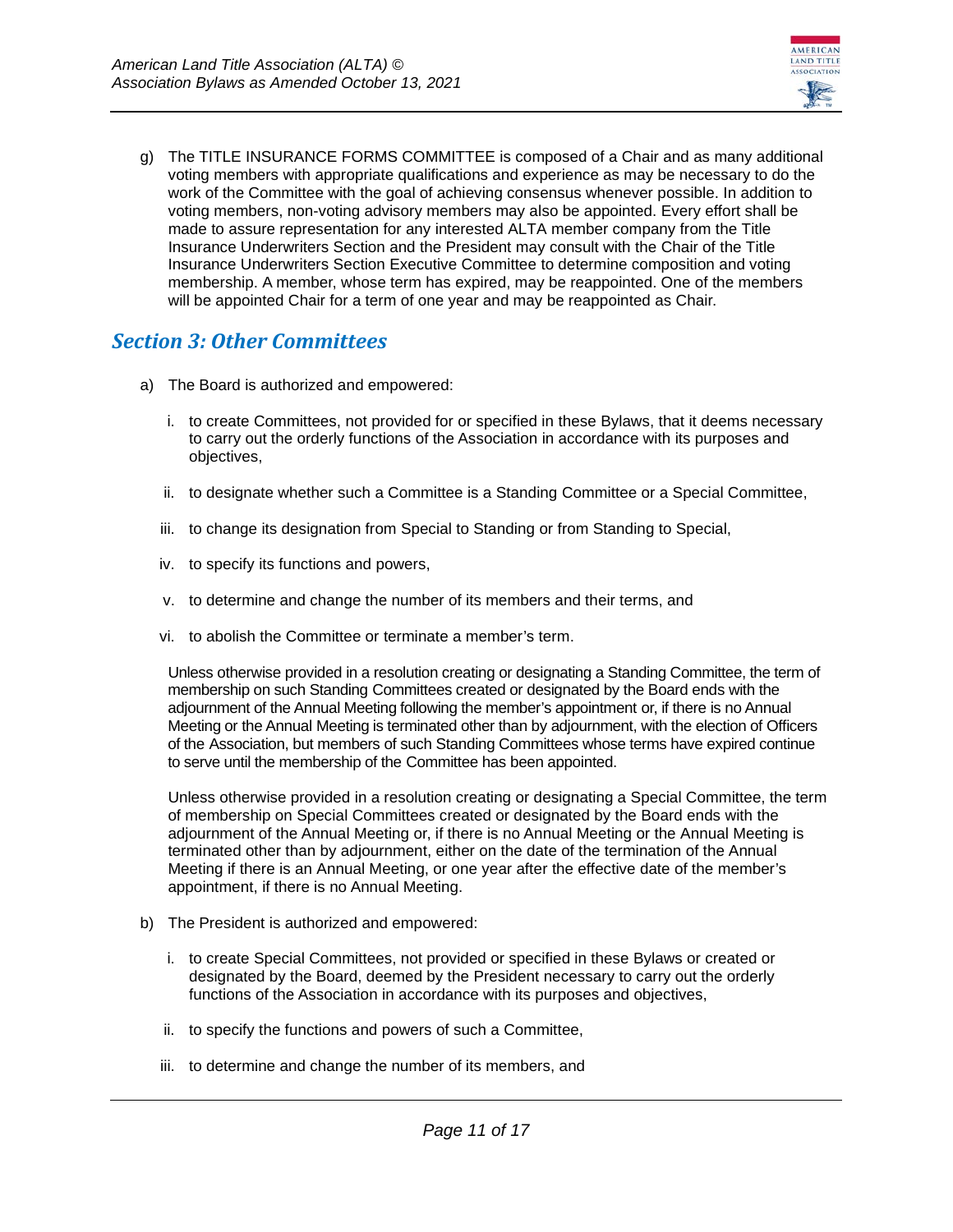

iv. to abolish the Committee or terminate a member's term. The term of membership on Special Committees created by the President ends with the adjournment of the Annual Meeting or, if there is no Annual Meeting or the Annual Meeting is terminated other than by adjournment, either on the date of the termination of the Annual Meeting if there is an Annual Meeting, or one year after the effective date of the member's appointment if there is no Annual Meeting.

### <span id="page-11-0"></span>*Section 4: Appointment of Engagement Group Members*

The President, before the end of the calendar year in which elected, shall fill expired terms and vacancies, if any, in all Engagement Groups. Each consists of a Chair and the number and composition of members prescribed by the Bylaws or the resolution creating, or designating the Engagement Group, or, if not prescribed by the Bylaws or the resolution, the number and composition of members the President shall deem advisable. Except as otherwise provided in these Bylaws, the President shall fill vacancies occurring in an Engagement Group. Unless otherwise provided by the Association, appointments are limited to Active members or their personnel, or staff members of state and regional land title associations, except that the President may appoint Associate members or non-Association members to any Engagement Group where, in the opinion of the President, the special expertise of such members will be useful in the discharge of that Engagement Group's responsibilities.

#### <span id="page-11-1"></span>*Section 5: Term Limits for Engagement Group Chairs*

The President may re-appoint a Chair for any Engagement Group but consecutive terms for Chairs are limited to five consecutive annual terms. Fewer consecutive terms may be appropriate.

Where the substantive work of an Engagement Group would benefit from a Chair serving more than five consecutive annual terms, the President may appoint a Chair for more than five consecutive annual terms.

#### <span id="page-11-2"></span>*Section 6: Engagement Group Reporting*

Engagement Groups report to the Board through such reporting structures as the Board and President designate.

### <span id="page-11-3"></span>**Article IX – Duties of the Board of Governors, Officers, and Engagement Groups**

#### <span id="page-11-4"></span>*Section 1: Board*

The BOARD is responsible for the welfare of the Association and has authority to perform all acts or duties necessary for the benefit of the Association. It is authorized to transact business between Annual Meetings and perform other duties assigned to it at an Annual Meeting. A majority of the Board constitutes a quorum and a quorum must be present to move any action. An affirmative vote of a majority of a quorum is sufficient to move any action.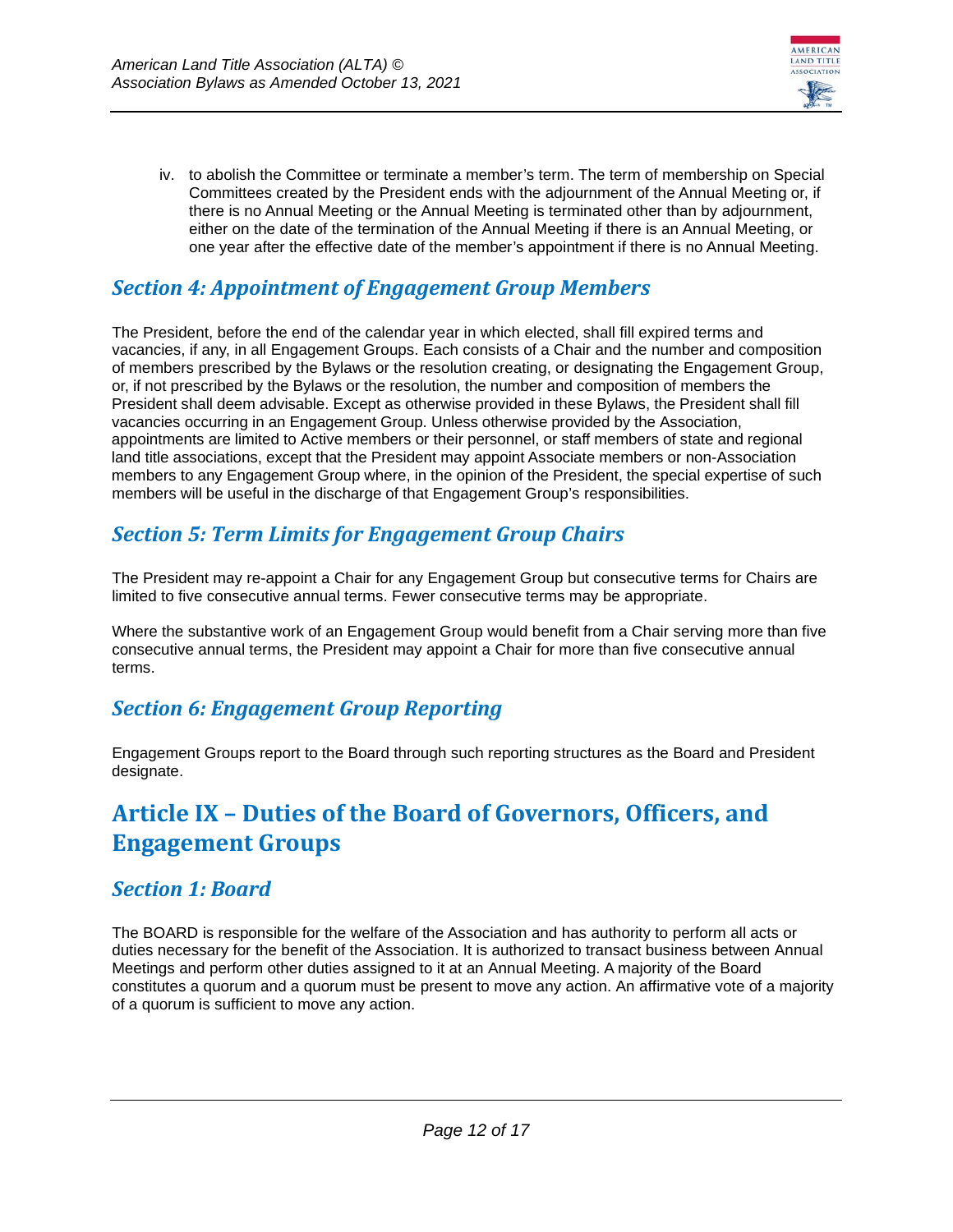

#### <span id="page-12-0"></span>*Section 2: President*

The PRESIDENT is an ex officio member of all Engagement Groups, including the Executive Committee of each Section, and, except as otherwise herein provided, appoints all Engagement Groups, fills all vacancies, and presides at all meetings of the Association.

#### <span id="page-12-1"></span>*Section 3: President-Elect*

The PRESIDENT-ELECT performs the duties of the President in the event of the President's absence or inability to act.

#### <span id="page-12-2"></span>*Section 4: Chief Executive Officer*

The CHIEF EXECUTIVE OFFICER is the chief administrative officer of the Association, holds office at the pleasure of the Board, is a full-time employee of the Association, receives a salary determined by the Board, and performs the duties prescribed by the Board.

#### <span id="page-12-3"></span>*Section 5: Secretary*

The SECRETARY holds office at the pleasure of the Board, attests to the authenticity of all official documents of the Association, executes the minutes of the Board, and performs the duties prescribed by the Chief Executive Officer or the Board. The Chief Executive Officer may hold this office.

#### <span id="page-12-4"></span>*Section 6: Chairs of the Section Executive Committees*

The CHAIRS of the TITLE INSURANCE UNDERWRITERS and ABSTRACTERS AND TITLE INSURANCE AGENTS SECTIONS are the chief executive officers of their Sections and preside at all meetings of their Sections.

#### <span id="page-12-5"></span>*Section 7: Chair of the Finance Committee*

The CHAIR of the FINANCE COMMITTEE supervises the preparation of the annual budget and reports on behalf of the Finance Committee on the finances of the Association and the retirement plan provided for its staff.

#### <span id="page-12-6"></span>*Section 8: Treasurer*

The TREASURER accounts for all moneys of the Association and, subject to the control of the Board, performs all other financial duties necessary for properly conducting the business of the Association.

### <span id="page-12-7"></span>*Section 9: Other Duties of Board and Officers*

The Board and Officers are authorized to perform other duties as provided by these Bylaws, as directed by the Active members at an Annual Meeting, or as directed by the Board or President.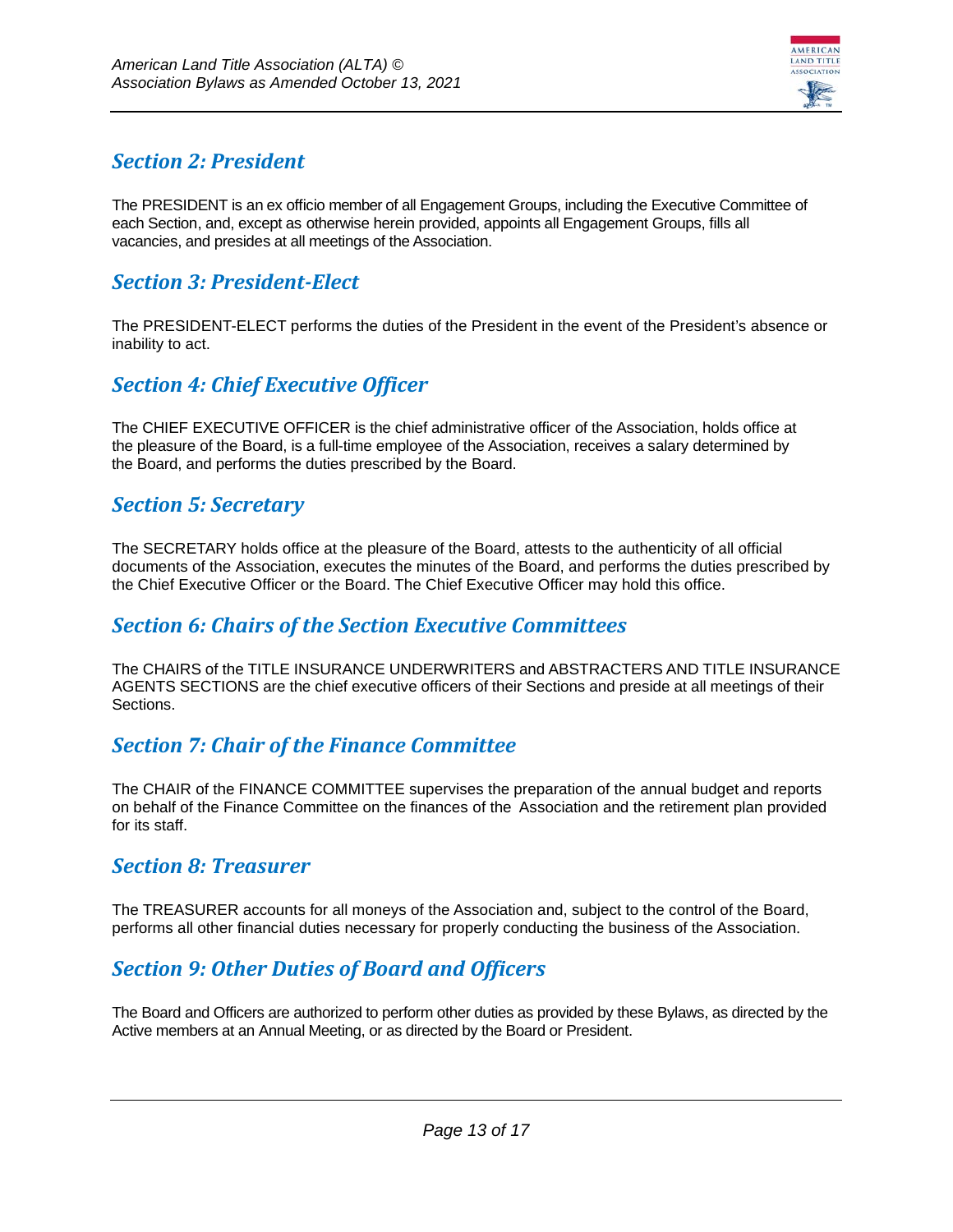

### <span id="page-13-0"></span>*Section 10: Duties of Engagement Groups*

Except as provided in Section 11, the Purpose and Scope of each Engagement Group are defined by the Board and may be amended from time to time. Engagement Groups perform additional duties as directed by the Board or President.

#### <span id="page-13-1"></span>*Section 11: Nominating Committees*

The NOMINATING COMMITEES are organized to perform the following functions:

- a) The Nominating Committee of each Section:
	- i. selects candidates at least 60 days prior to the Annual Meeting to fill the expiring term for the office of Chair, and the expiring terms or vacancies for the offices of Vice Chair, Secretary, and the seven other members of the Executive Committee;
	- ii. designates from the Executive Committee, excluding the Chair, two members to serve on the Board;
	- iii. distributes its report to the membership of the Section at least 30 days prior to the Annual Meeting; and
	- iv. presents its report as one of the first orders of business on the first day of the Section meeting.
- b) The Nominating Committee of the Association:
	- i. selects candidates at least 60 days prior to the Annual Meeting to fill expiring terms for the offices of President-Elect, Treasurer, and Chair of the Finance Committee;
	- ii. selects a candidate for the office of President if the office of President-Elect has become vacant as described in Article VII, Section 2(b);
	- iii. is responsible for nominations for Honorary membership;
	- iv. distributes its report to Active members at least 30 days prior to the Annual Meeting; and
	- v. presents its report at an executive session on the last day of the Annual Meeting.

# <span id="page-13-2"></span>**Article X – Nominations and Elections**

#### <span id="page-13-3"></span>*Section 1: Executive Committees*

Nominations for Section Executive Committee positions are made pursuant to Article IX, Section 11(a). Other nominations for Section Executive Committee positions may be made by members in good standing of that Section. These other nominations must be in writing and received by the Chief Executive Officer no later than 15 days prior to the Annual Meeting at which the nominations are to be considered.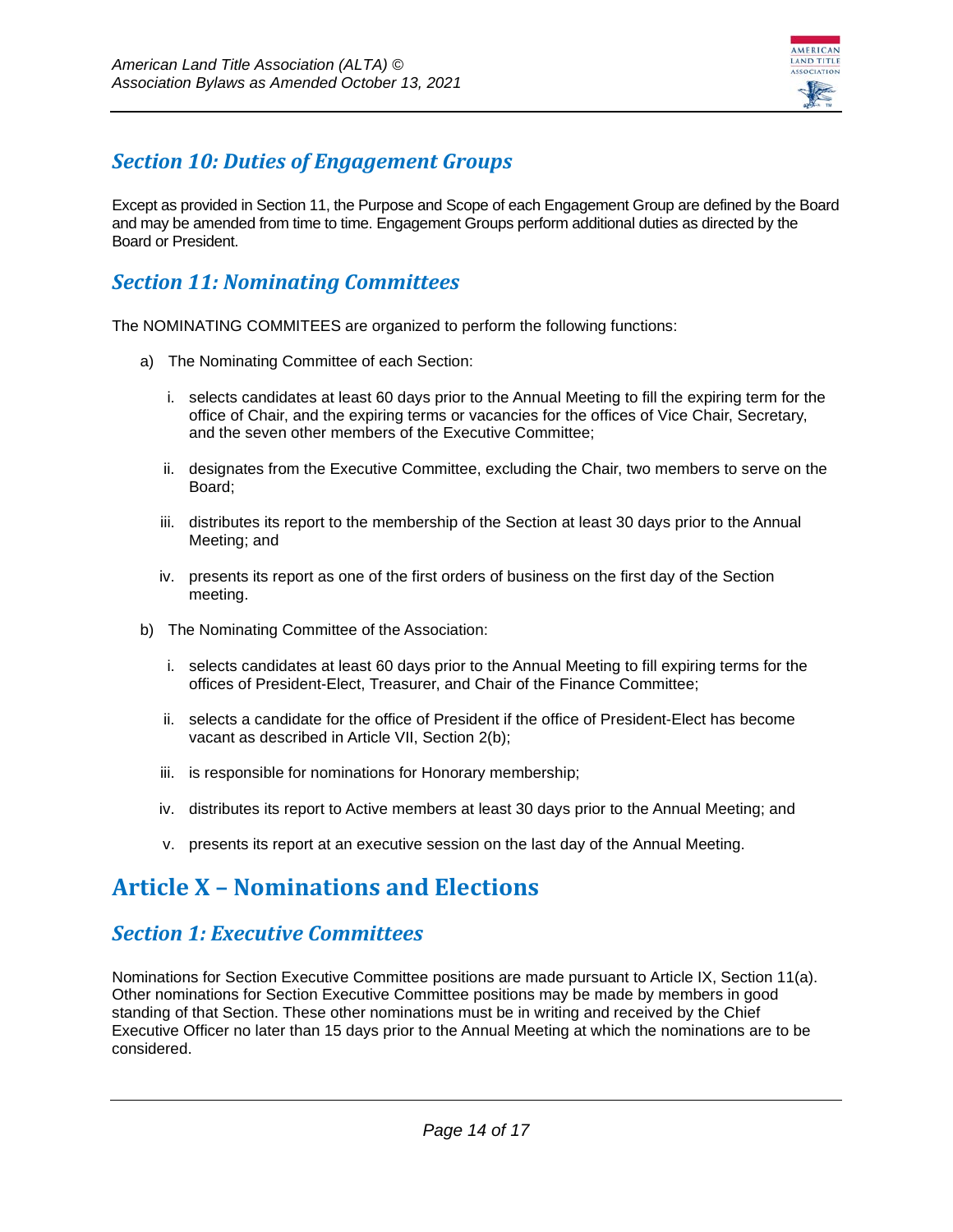

Elections will be held at the executive session of each Section meeting at the Annual Meeting of the Association. If for any reason such executive session is not convened, the Association will distribute a ballot by U.S. Mail or an electronic communications technology to all Active members within 30 days of the date upon which such executive session was scheduled or, if no such executive session was scheduled, no later than December 1 of the same calendar year. The ballot will include instructions for return and deadlines. A majority of Active members of the Section returning a ballot will constitute a quorum.

#### <span id="page-14-0"></span>*Section 2: Association Officers*

Nominations for Association Officers are made pursuant to Article IX, Section 11(b). Other nominations may be made by members in good standing. These other nominations must be in writing and received by the Chief Executive Officer no later than 15 days prior to the Annual Meeting at which the nominations are to be considered.

The election of Officers will be held at the executive session on the last day of the Annual Meeting. If for any reason such executive session is not convened, the Association will distribute a ballot by U.S. Mail or an electronic communications technology to all Active members within 30 days of the date upon which such executive session was scheduled or, if no such executive session was scheduled, no later than December 1 of the same calendar year. The ballot will include instructions for return and deadlines. A majority of Active members returning a ballot will constitute a quorum.

# <span id="page-14-1"></span>**Article XI – Parliamentary Authority**

The rules contained in the current editions of Robert's Rules of Order Newly Revised govern the Association in all cases to which they are applicable and in which they are not inconsistent with these Bylaws and any special rules of order the Association may adopt.

# <span id="page-14-2"></span>**Article XII – Indemnification**

The Association shall indemnify a present or former Officer, Board member, Engagement Group member, director, trustee or employee of the Association or any appointed person who served as an officer, director, trustee, or employee of a corporation or other entity that the Association controls (hereafter indemnitee) acting on behalf of the Association provided that their actions were not grossly negligent or constituted willful misconduct. Each indemnitee is entitled to indemnity from the Association against any judgments, settlements, and expenses, including costs and attorney fees, actually incurred in connection with an action, suit, proceeding, or appeal, whether civil or criminal in nature, in which the indemnitee is made a party by reason of being or having been an Officer, Board member, Engagement Group member, director, trustee, or employee.

Notice of any known action or claim will be brought to the attention of the Association and Board by the prospective indemnitee immediately, but in no event later than 5 business days after notice is received by the prospective indemnitee. When practical, the Association and Board will be provided the opportunity to review and, where appropriate, manage the litigation.

In all cases, both the indemnitee and the Board will act in good faith and fair dealing when addressing matters that trigger a possible indemnification obligation for the Association.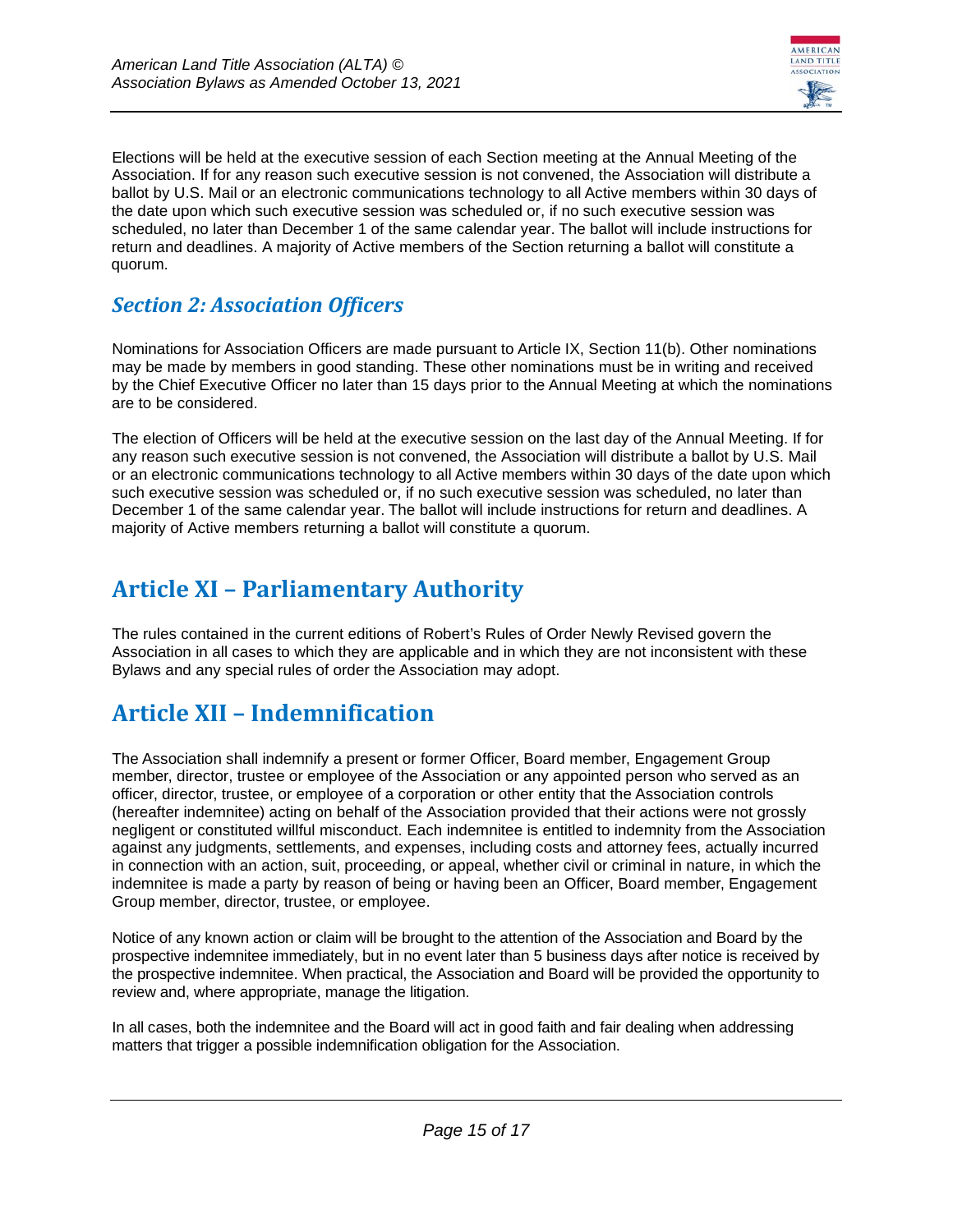

These rights of indemnification and reimbursement are not exclusive of any other rights that an indemnitee may be entitled to by law or under any Bylaw, agreement, or vote of the members of the Association.

The foregoing right of indemnification inures to the heirs, executors, or administrators of the indemnitee, and does not enlarge the rights of indemnification provided under the applicable laws of the District of Columbia.

# <span id="page-15-0"></span>**Article XIII – Amendment of Bylaws**

<span id="page-15-1"></span>The Bylaws may be amended in whole or in part as follows:

#### *Section 1: Process*

- a) A Proposal to amend the Bylaws may be submitted in writing by either the Bylaws Committee or any five Active members of the Association to the Board. The proposal must be addressed in care of the Chief Executive Officer and submitted at least 90 days prior to the meeting of the Board at which the matter may be considered. The Chief Executive Officer will work with the President to consider the proposal and determine if it should be brought before the full Board for action. The proposal must summarize the substance of the amendment but not necessarily provide the specific text. If the Board finds merit in the proposal, the Board will refer the suggested amendment to the Bylaws Committee for development of a formal proposal to amend the Bylaws.
- b) After the Bylaws Committee has prepared the specific text of the proposed amendment, the Association will send a notice to each Active Member at least 60 days in advance of the Board meeting where the amendment will be considered. The notice will: (1) include the text of the proposed amendment; (2) advise the member of the date, time, and place the amendment will be considered by the Board; (3) advise the member of the opportunity to appear in person or, if permitted by the Board, virtually at the Board meeting to speak either in favor of or opposition to the amendment; and (4) require any member wishing to speak at the Board meeting to advise the Chief Executive Officer of the member's intention to appear in person or, if permitted by the Board, virtually at the meeting and to provide a brief position statement on the amendment, at least 30 days in advance of the Board meeting.
- c) The Chief Executive Officer will circulate to the Board, at least 10 days prior to the meeting at which the matter will be considered, any requests by members to appear before it and copies of the members' position statements.
- d) At the date, time, and place specified, those members who have given notice in accordance with this section will be heard by the Board.
- e) Adoption of amendments under this section requires an affirmative vote of two-thirds of the Board present.

#### <span id="page-15-2"></span>*Section 2: Polling of Members*

The Board may direct that amendments to the Bylaws be distributed to all Active members for a vote. In such cases, the membership will be given written notice. The notice will: (1) include the text of the proposed amendment; (2) state the specific means by which the member may vote upon the proposed